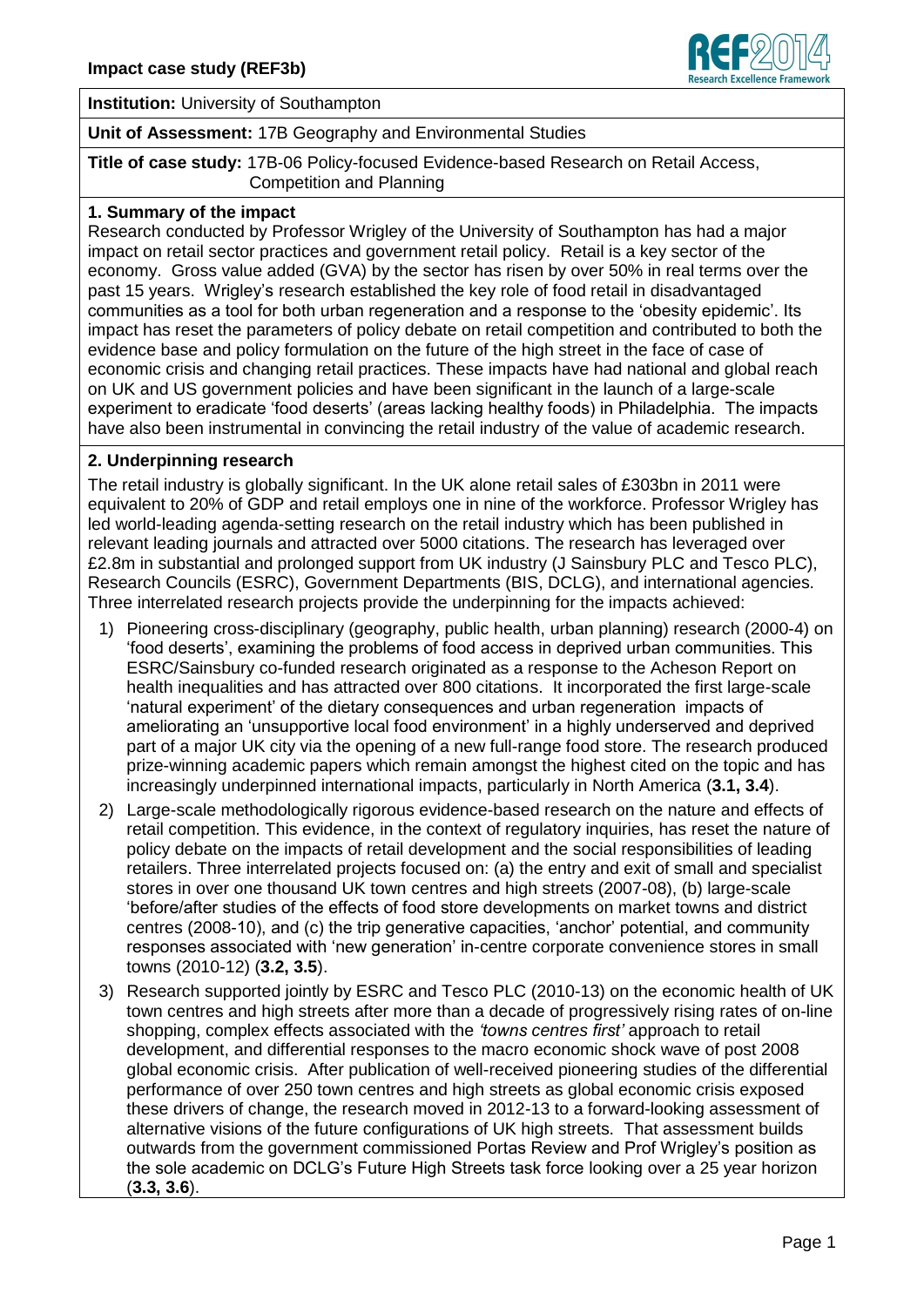

# **3. References to the research**

# *Key Outputs*

- **3.1 Wrigley, N**, Warm D.L. & Margetts, B.M. (2003) 'Deprivation, diet and food retail access: findings from the Leeds 'food deserts' study', *Environment and Planning A,* 35: 151-88. [Awarded Ashby Prize 2004]. Highly cited in relation to field specific norms: 226 citations Google Scholar.
- **3.2 Wrigley, N.,** Branson, J., Murdock, A. & Clarke, G.P. (2009) 'Extending the Competition Commission's findings on entry and exit of small stores in British high streets: implications for competition and planning policy', *Environment and Planning A,* 41: 2063-85.
- **3.3 Wrigley, N.** & Dolega, L. (2011) **'**Resilience, fragility, and adaptation: new evidence of the performance of UK high streets during global economic crisis and its policy implications', *Environment and Planning A*, 43: 2337-363. [Nominated for AESOP 2012 Best Published Paper Prize].

# *Key Grants*

- **3.4** 2000-2004: ESRC/J. Sainsbury co-funded research project '*Food Deserts in British Cities'*, award total £377,000 – split 66:33 ESRC/Sainsbury in pre-FEC funding environment and part of ESRC/BBSRC/FSA/DoH Food & Health programme. PI - Prof. N. Wrigley, Co-Is – Profs M. Lowe, B. M. Margetts and A. Jackson.
- **3.5** 2005-2010: Series of interrelated research grants from Tesco PLC. Awards totalling £847,000 – in all cases PI – Prof. N. Wrigley.

To provide evidence-based research on retail competition and retail planning issues – specifically on 'entry and exit of small and specialist stores in UK town centres & high streets 2000-06', for 'before/after studies of the impact of new foodstore developments on market towns and district centres', and to assess the trip generative capacity, anchor potential, and community responses to 'new generation' in-centre corporate convenience stores.

**3.6** 2011-13: ESRC/Tesco PLC co-funded research on the '*UK High Streets During Economic Crisis and their Future Configurations*'., Initial award £297,000 (split 50/50) plus £100,000 'follow-on' award and linked PhD Scholarships, PI – Prof. N Wrigley, Co-I Prof. M Lowe.

To investigate differential performance of over 250 town centres and high streets as they adjusted to the shock wave of global economic crisis and subsequent austerity. Additionally to provide a forward-looking assessment of alternative visions of the future configurations of UK high streets building on and outwards from the government commissioned Portas Review..

## **4. Details of the impact**

Individually and collectively, the interrelated projects outlined in Section 2 and the cumulative underlying research programme of which they form part, have significantly impacted policy debate, held policy to scrutiny and influenced policy development during the REF period as follows:

1) The *'food deserts'* research initially impacted UK policymakers through invited presentations to the British Retail Consortium (2002), the All-Party Parliamentary Food & Health Group at the House of Commons (2003), and the World Economic Forum (2004). The research is acknowledged to have significantly influenced national and international policy regarding retail-led urban regeneration and to have provided a key element in the evidence base that led to the development of almost 50 'urban regeneration partnership stores' in some of the most deprived urban communities in the UK. The impact within the current REF period has extended this reach to North America. In 2008 the escalating financial cost of dealing with the consequences of obesity and food insecurity led the US Congress to mandate the US Dept. of Agriculture to report on the 'causes and consequences of 'food deserts' in the USA'. Significantly Professor Wrigley was one of only two international experts invited to contribute evidence via the US National Academies. Subsequently the Southampton 'food deserts' research (**5.1**) and its focus on the access to healthy foods has become 'a cornerstone of the Obama administration's food policy' (*Washington Post*). Most recently, the policy impact of the Southampton research has been manifested in the form of an ambitious large-scale policy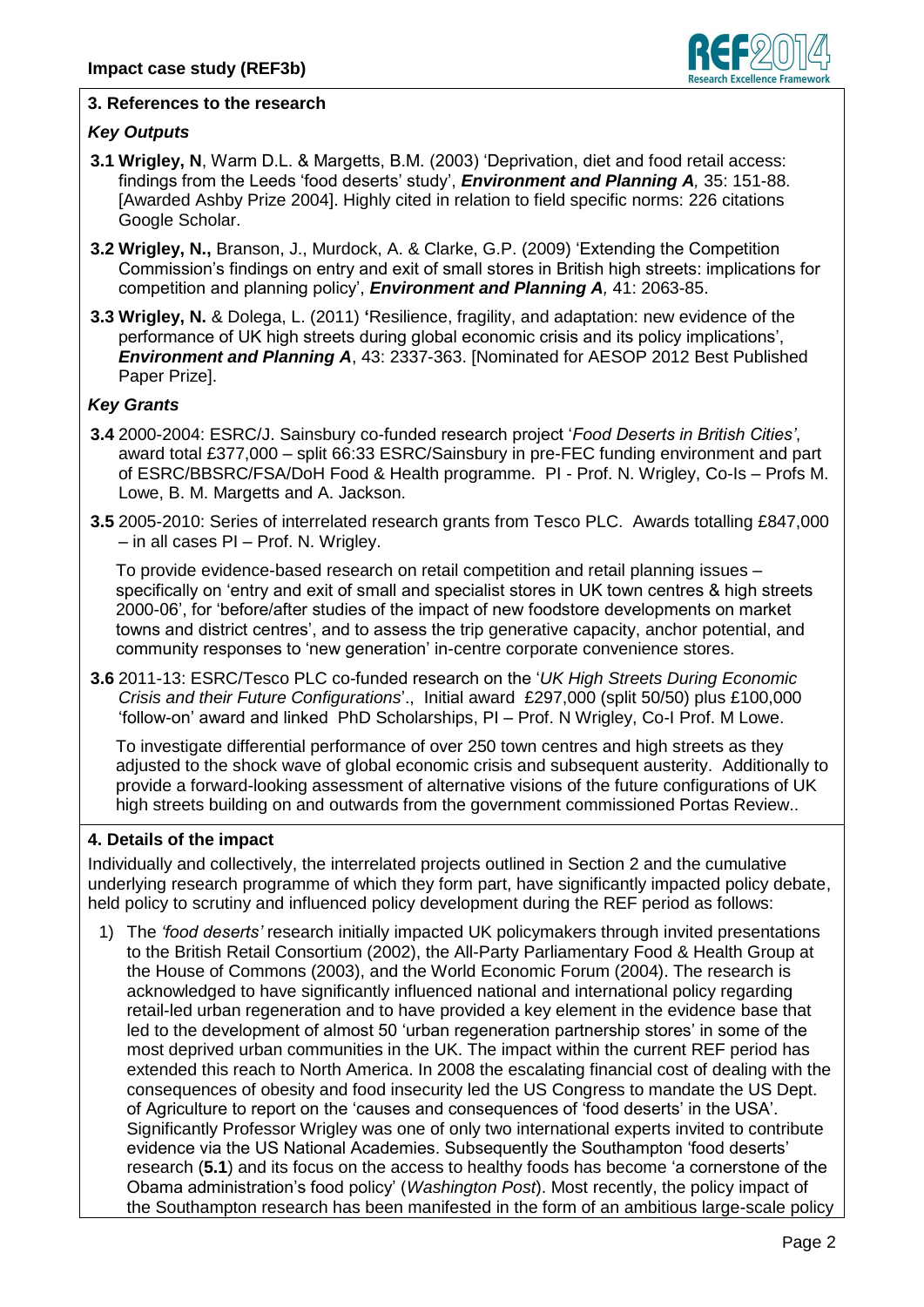

experiment set up to eradicate 'food deserts' in Philadelphia (**5.2**). In 2012, both the *Washington Post* and *Science* acknowledged the pioneering role of the Southampton research in underpinning this real-world impact.

- 2) Three specific impacts on policy formation and planning practice have flowed from the research on retail competition. First, the 2006-08 Competition Commission '*Groceries Market Investigation'* drew on the Southampton research in its extensive and pivotal technical/research appendices, changing the environment for retail competition in the UK's high streets (**5.3**). Second, the research on the impact of large foodstores on market towns and district centres has been accepted, since publication in 2010, as providing state-of-the-art evidence for use in the practice of planning - in proposal submissions, decisions and appeals. The Government's *Planning Portal* directs users to a clear summary of the key Southampton findings (**5.4**) and examples of the use of the Southampton findings, as a keystone of the retail location planning process, continue to rise steadily (**5.5**). This substantial impact on planning practice was highlighted in the leading trade journal '*The Grocer'* as an exemplar of how evidence-based research has reset the parameters of debate on retail competition. Third, catalysed by an invited presentation to the All-Party Parliamentary Group on Town Centres, the British Retail Consortium, the British Property Federation, the Association of Town Centre Managers, and leading retailers, Professor Wrigley's research on 'new generation' town centre corporate convenience stores, has impacted on corporate and governmental retail planning policy, debunking conventional perceptions and ensuring evidence-based policy making. In a highly unusual unsolicited letter, this work was described by the CEO of Tesco as 'a timely and important contribution to the debate about the nation's high streets' impacting the firm's corporate strategy (**5.6**).
- 3) The co-funded research for ESRC and Tesco PLC (2010-13) is having an ongoing impact on policy formation. It was made available to BIS as background research for the Portas Review and is acknowledged and summarized in the evidence base evaluation (*Understanding high street performance*, 2011 Dec) commissioned by BIS and released to accompany the Portas Review. Additionally, ESRC have used this research to exemplify impact on retail policy in Select Committee evidence (**5.7**). Professor Wrigley is the only academic invited to serve on the DCLG Future High Street Forum – a high-profile taskforce of key stake-holders concerned with taking forward policy on the revitalization of town centres/high streets (**5.8**). His work has been highlighted by DCLG for the evidence that it brings on the drivers of high street footfall. He is playing a lead role in shaping DCLG perspectives on retail research. Separately, and additionally, Prof. Wrigley was one of a small number of academics invited by BIS to shape BIS's *Retail Strategy*. Research by his Southampton team features extensively in evidence provided by ESRC to the BIS Select Committee inquiry into the UK retail sector.

In summary, Professor Wrigley's research demonstrates significant impact on UK and US retail policy at the highest level. It has challenged and changed planning and policy practice and had large-scale real-world impact on food access issues in major US cities, on retail policy and planning in the UK, and on policy debates over the future of the UK high street. These claims can be substantiated by independent and senior figures in the UK planning and property sectors and by leading executives in the retail industry (**5.9 and 5.10**).

## **5. Sources to corroborate the impact**

# **References 1 and 2 substantiate the claims regarding the impact of the food deserts research**

- **5.1** USDA report to US Congress on the '*Causes and consequences of 'food deserts' in the USA'* <http://www.iom.edu/Reports/2009/FoodDeserts.aspx> and associated US National Academies report on the *Public Health Effects of Food Deserts* [http://www.nap.edu/openbook.php?record\\_id=12623&page=5](http://www.nap.edu/openbook.php?record_id=12623&page=5)
- **5.2** Kliff, S. (2012) Will Philadelphia's experiment in eradicating food deserts work? *Washington Post*, June 8, 2012 [http://www.washingtonpost.com/blogs/ezra-klein/post/will-philadelphias](http://www.washingtonpost.com/blogs/ezra-klein/post/will-philadelphias-experiment-in-eradicating-food-deserts%20--work/2012/06/08/gJQAU9snNV_blog.html)[experiment-in-eradicating-food-deserts --work/2012/06/08/gJQAU9snNV\\_blog.html;](http://www.washingtonpost.com/blogs/ezra-klein/post/will-philadelphias-experiment-in-eradicating-food-deserts%20--work/2012/06/08/gJQAU9snNV_blog.html) [Couzin-](http://www.sciencemag.org/search?author1=Jennifer+Couzin-Frankel&sortspec=date&submit=Submit)[Frankel,](http://www.sciencemag.org/search?author1=Jennifer+Couzin-Frankel&sortspec=date&submit=Submit) J. (2012) Tackling America's Eating Habits, One Store at a Time, *Science*,